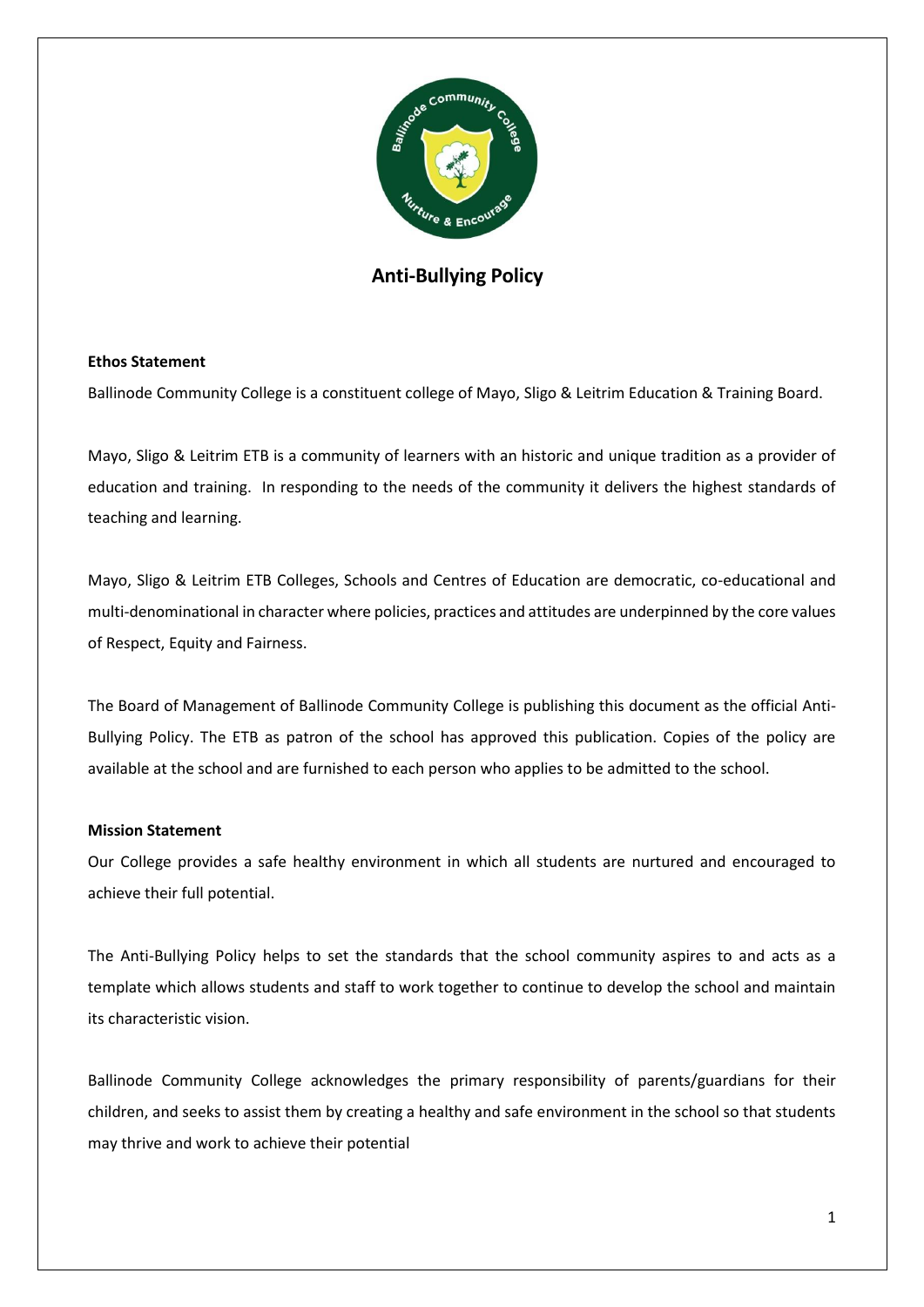#### **Introduction**

In accordance with the requirements of the Education (Welfare) Act 2000 and the code of behaviour guidelines issued by the NEWB, the Board of Management of Ballinode Community College has adopted the following anti-bullying policy within the framework of the school's overall code of behaviour. This policy fully complies with the requirements of the *Anti-Bullying Procedures for Primary and Post-Primary Schools* which were published in September 2013.

The Board of Management recognises the very serious nature of bullying and the negative impact that it can have on the lives of pupils and is therefore fully committed to the following key principles of best practice in preventing and tackling bullying behaviour:

Ballinode Community College strives to create a positive school culture and climate which-

- is welcoming of difference and diversity and is based on inclusivity;
- encourages pupils to disclose and discuss incidents of bullying behaviour in a non-threatening environment; and
- promotes respectful relationships across the school community;
- Effective leadership;
- A school-wide approach;
- A shared understanding of what bullying is and its impact;
- Implementation of education and prevention strategies (including awareness raising measures) that-
- build empathy, respect and resilience in pupils; and
- explicitly address the issues of cyber-bullying and identity-based bullying including in particular, homophobic and transphobic bullying.
- Effective supervision and monitoring of pupils;
- Supports for staff;
- Has consistent recording, investigation and follow up of bullying behaviour (including use of established intervention strategies); and implements
- On-going evaluation of the effectiveness of the anti-bullying policy

#### **Definition and Types of Bullying**

In accordance with the *Anti-Bullying Procedures for Primary and Post-Primary Schools* bullying is defined as follows:

*Bullying is unwanted negative behaviour, verbal, psychological or physical conducted, by an individual or group against another person (or persons) and which is repeated over time.*

The following types of bullying behaviour are included in the definition of bullying: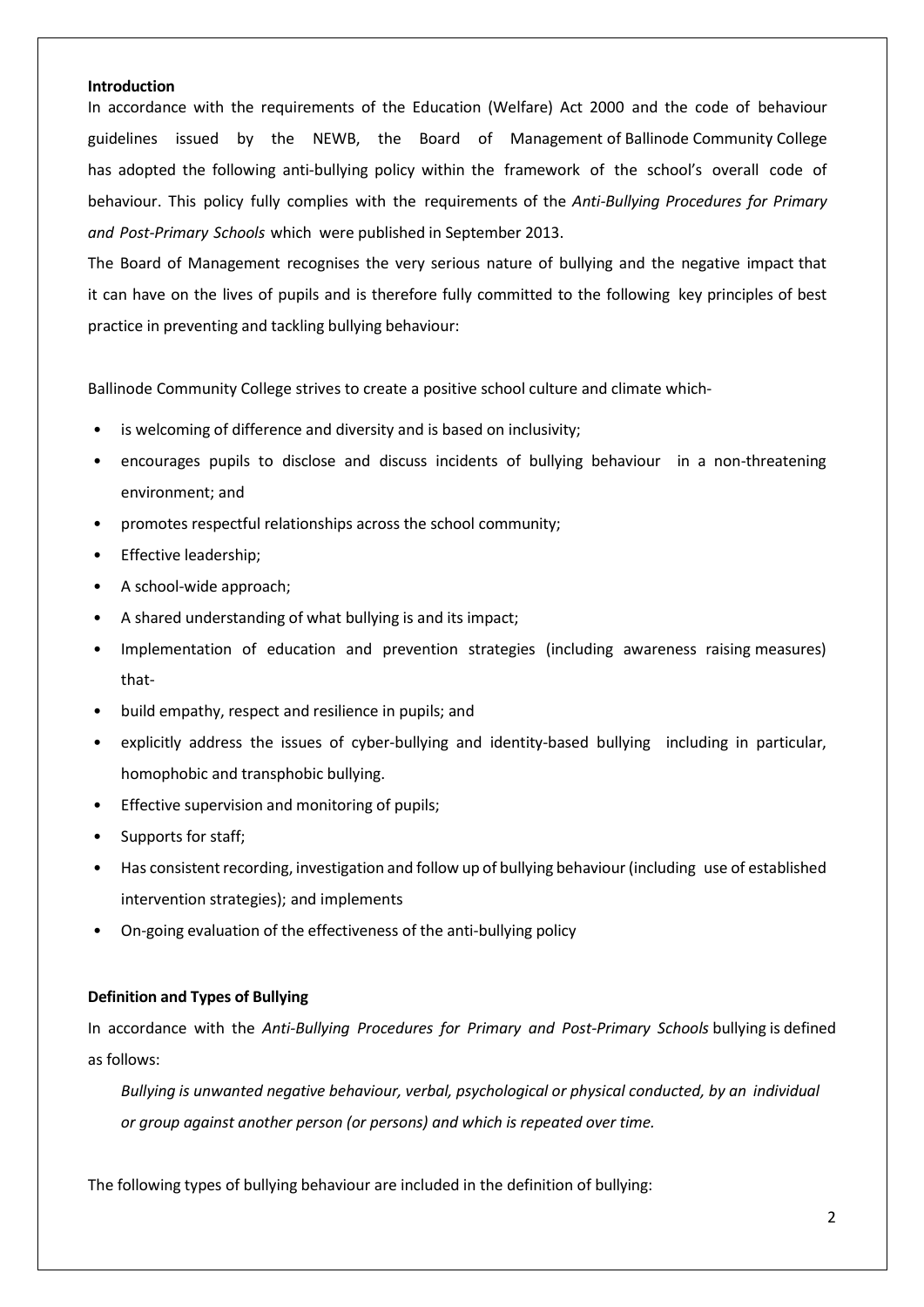- deliberate exclusion, malicious gossip and other forms of relational bullying,
- online bullying and
- identity-based bullying such as homophobic bullying, racist bullying, bullying based on a person's membership of the Traveller community and bullying of those with disabilities orspecial educational needs.

Isolated or once-off incidents of intentional negative behaviour, including a once-off offensive or hurtful text message or other private messaging, do not fall within the definition of bullying and should be dealt with, as appropriate, in accordance with the school's code of behaviour.

However, in the context of this policy, placing a once-off offensive or hurtful public message, image or statement on a social network site or other public forum where that message, image or statement can be viewed and/or repeated by other people will be regarded as bullying behaviour.

Negative behaviour that does not meet this definition of bullying will be dealt with in accordance with the school's code of behaviour.

### **Education And Prevention Strategies**

The education and prevention strategies (including strategies specifically aimed at cyber- bullying and identity-based bullying including in particular, homophobic and transphobic bullying) that will be used by the school are as follows:

Wellbeing Programme SPHE Curriculum CSPE Curriculum RSE Programme Class Tutor Anti Bullying Questionnaire Social Education for LCA Big Brother Big Sister Programme Inclusive education for students with SEN School Completion Project and Youth Liason project workers Other subjects to build self esteem Anti-Bullying Awareness week with Anti-Bullying Lessons delivered by Class tutors

# **Procedures for investigating and dealing with bullying behavior**

School Procedures for investigation, follow-up and recording of bullying behavior and the established intervention strategies used for dealing with cases of bullying behavior are as follows: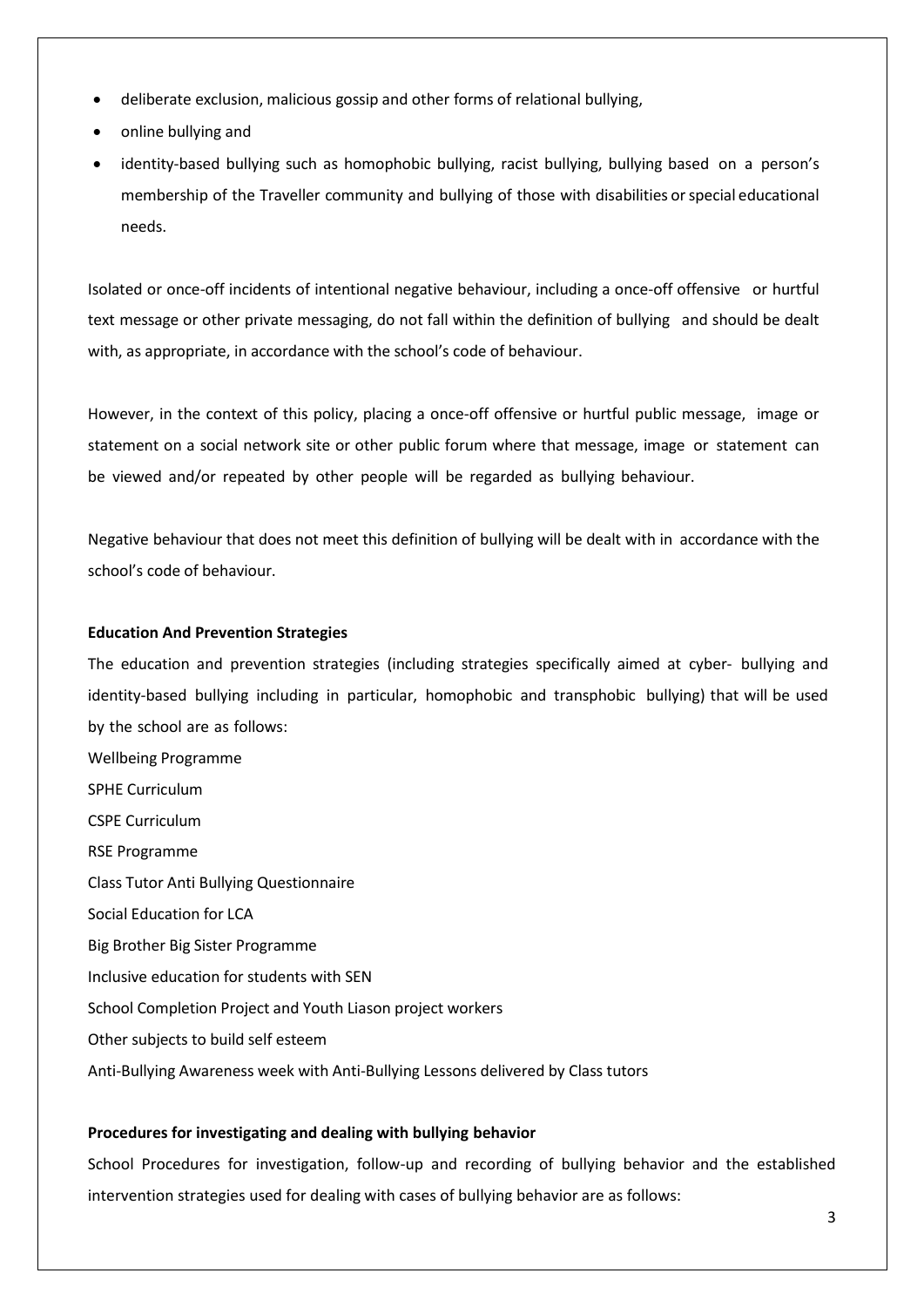#### A clear and consistent approach is needed

A student or parent can report an incident to any teacher or staff member in the school.

- (i) The primary aim for the relevant teacher in investigating and dealing with bullying is to resolve any issues and to restore, as far as is practicable, the relationships of the parties involved (rather than to apportion blame);
- (ii) In investigating and dealing with bullying, the teacher will exercise his/her professional judgment to determine whether bullying has occurred and how best the situation might be resolved;
- (iii) All reports, including anonymous reports of bullying must be investigated and dealt with by the relevant teacher. In that way pupils will gain confidence in 'telling'. This confidence factor is of vital importance. It should be made clear to all pupils that when they report incidents of bullying they are not considered to be telling tales but are behaving responsibly;
- (iv) Non-teaching staff such as secretaries, special needs assistants (SNAs), bus escorts, caretakers, cleaners must be encouraged to report any incidents of bullying behaviour witnessed by them, or mentioned to them, to the relevant teacher;
- (v) Parents and pupils are required to co-operate with any investigation and assist the school in resolving any issues and restoring, as far as is practicable, the relationships of the parties involved as quickly as possible;
- (vi) It is very important that all involved (including each set of pupils and parents) understand the above approach from the outset;
- (vii) Teachers should take a calm, unemotional problem-solving approach when dealing with incidents of alleged bullying behaviour reported by pupils, staff or parents;
- (viii) Incidents are generally best investigated outside the classroom situation to ensure the privacy of all involved;
- (ix) All interviews should be conducted with sensitivity and with due regard to the rights of all pupils concerned. Pupils who are not directly involved can also provide very useful information in this way;
- (x) When analysing incidents of bullying behaviour, the relevant teacher should seek answers to questions of what, where, when, who and why. This should be done in a calm manner, setting an example in dealing effectivelywith a conflict in a non-aggressive manner;
- (xi) If a group is involved, each member should be interviewed individually at first. Thereafter, all those involved should be met as a group. At the group meeting, each member should be asked for his/her account of what happened to ensure that everyone in the group is clear about each other's statements;
- (xii) Each member of a group should be supported through the possible pressures that they may face them from the other members of the group after interview by the teacher;
- (xiii) It may also be appropriate or helpful to ask those involved to write down their account of the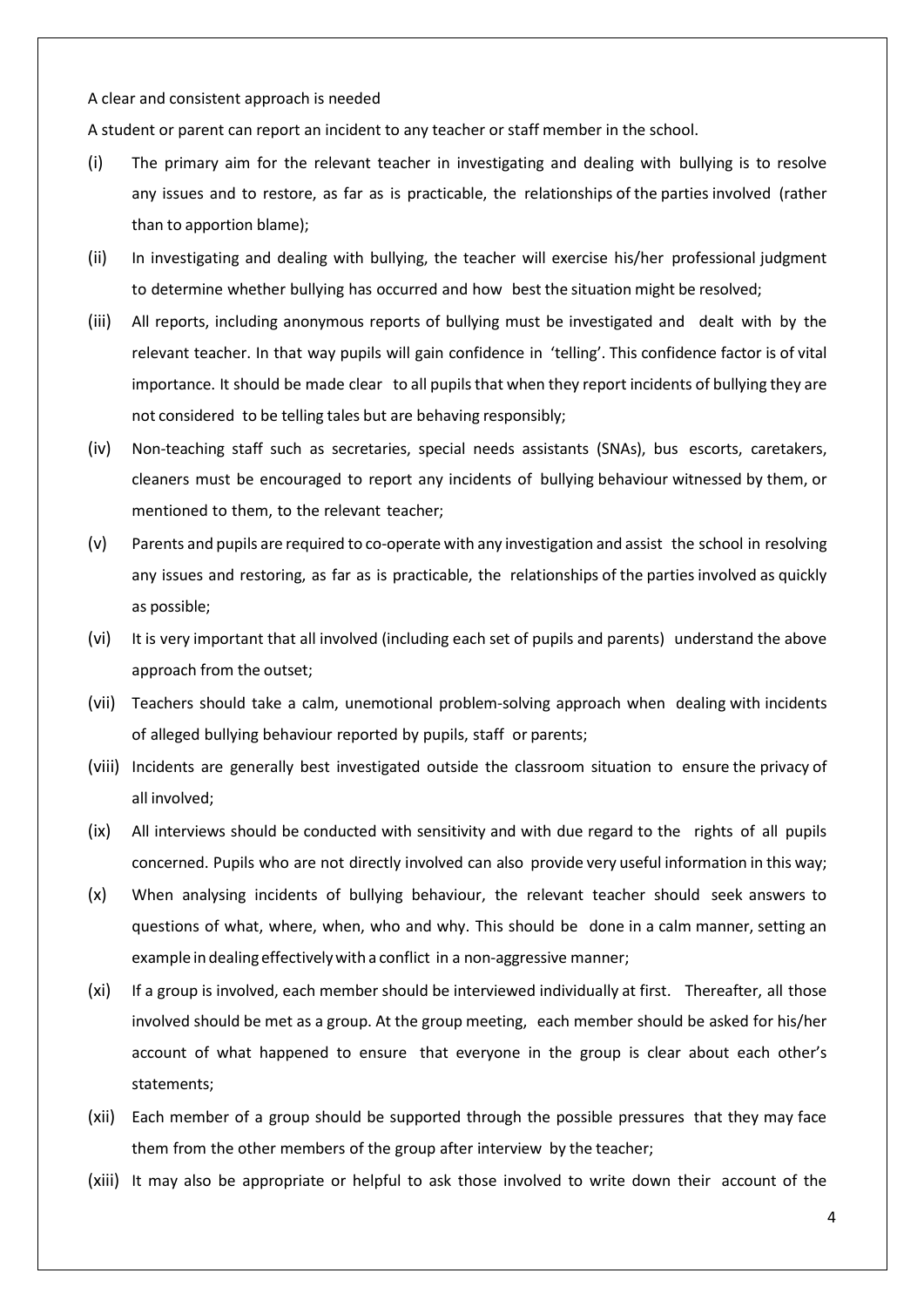incident(s);

- (xiv) In cases where it has been determined by the relevant teacher that bullying behaviourhasoccurred, the parents of the parties involved should be contacted at an early stage to inform them of the matter and explain the actions being taken (by reference to the school policy). The school should give parents an opportunity of discussing ways in which they can reinforce or support the actions being taken by the school and the supports for their pupils;
- (xv) Where the relevant teacher has determined that a pupil has been engaged in bullying behaviour, it should be made clear to him/her how he/she is in breach of the school's anti-bullying policy and efforts should be made to try to get him/her to see the situation from the perspective of the pupil being bullied;
- (xvi) It must also be made clear to all involved (each set of pupils and parents) that in any situation where disciplinary sanctions are required, this is a private matter between the pupil being disciplined, his or her parents and the school;
- (xvii) Follow-up meetings with the relevant parties involved should be arranged separately with a view to possibly bringing them together at a later date if the pupil who has been bullied is ready and agreeable. This can have a therapeutic effect;
- (xviii) In cases where the relevant teacher considers that the bullying behaviour has not been adequately and appropriately addressed within 20 school days after he/she has determined that bullying behaviour has occurred, it must be recorded by the relevant teacher in the recording template at Appendix 2
- (xix) In determining whether a bullying case has been adequately and appropriately addressed the relevant teacher must, as part of his/her professional judgement, take the following factors into account:
	- Whether the bullying behaviour has ceased;
	- Whether any issues between the parties have been resolved as far as is practicable;
	- Whether the relationships between the parties have been restored as far as is practicable; and
	- Any feedback received from the parties involved, their parents or the school Principal or Deputy Principal;
- (xx) Where a parent is not satisfied that the school has dealt with a bullying case in accordance with these procedures, the parents must be referred, as appropriate, to the school's complaints procedures;
- (xxi) In the event that a parent has exhausted the school's complaints procedures and is still not satisfied, the school must advise the parents of their right to make a complaint to the Ombudsman for Children.

#### **Schools programme for working with pupils affected by Bullying**

The school's programme of support for working with pupils affected by bullying is as follows

Support for students affected by bullying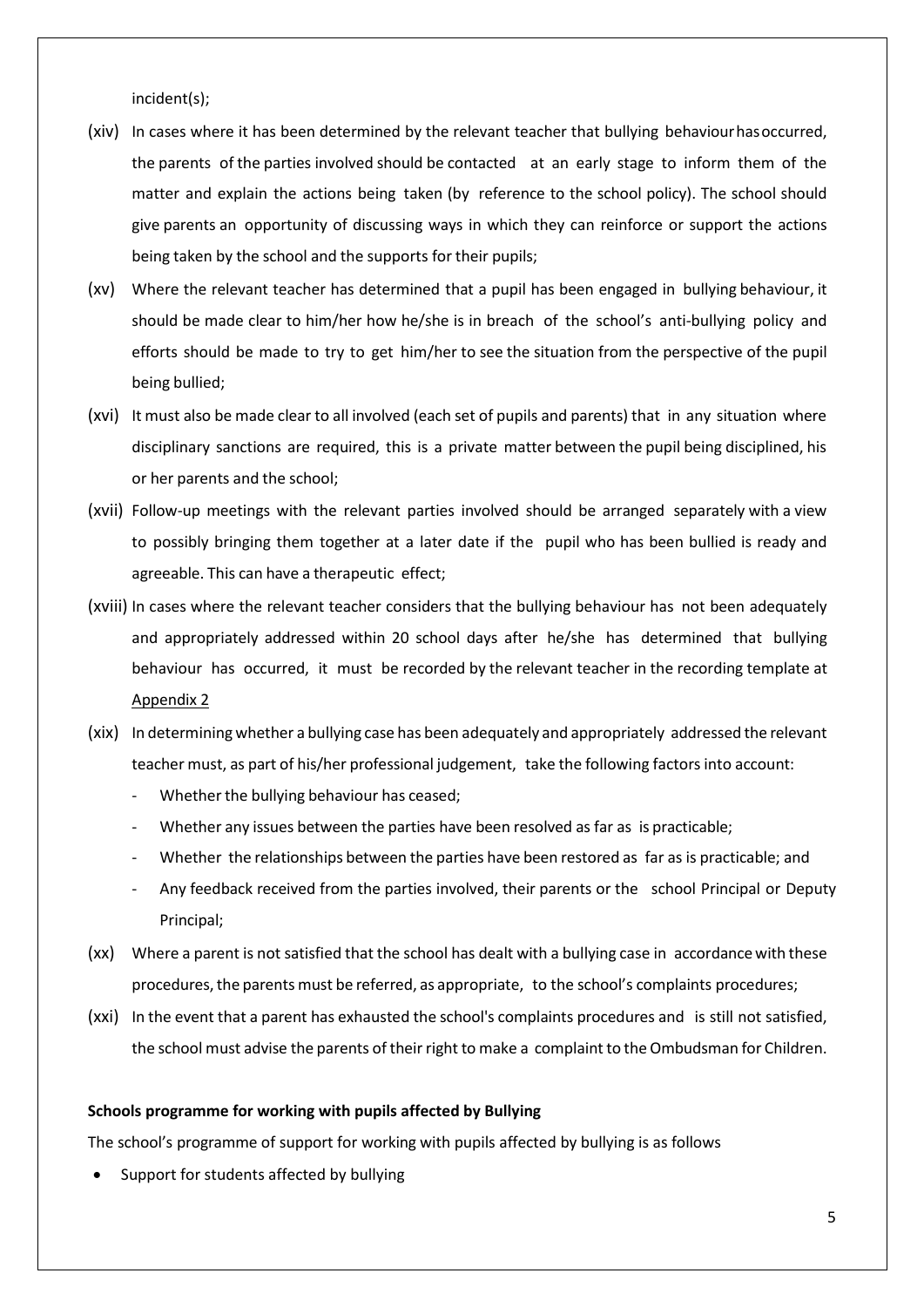- Counselling
- Self Esteem programme offered by youth workers
- An appropriate programme for the bully

### **Supervision and Monitoring of Pupils**

The Board of Management confirmsthat appropriate supervision and monitoring policies and practices are in place to both prevent and deal with bullying behaviour and to facilitate early intervention where possible.

### **Prevention of Harassment**

The Board of Management confirms that the school will, in accordance with its obligations under equality legislation, take all such steps that are reasonably practicable to prevent the sexual harassment of pupils or staff or the harassment of pupils or staff on any of the nine grounds specified i.e. gender including transgender, civil status, family status, sexual orientation, religion, age, disability, race and membership of the Traveller community.

*Note: This document was prepared using the guidelines as laid out in the Anti-Bullying Procedures for Primary and Post Primary schools issued by the Department of Education in September 2013 and will be reviewed annually using the Checklist in Appendix 3*

*Ratified by BOM: 30th September, 2015* 

*Most recent Review: 21st October, 2021*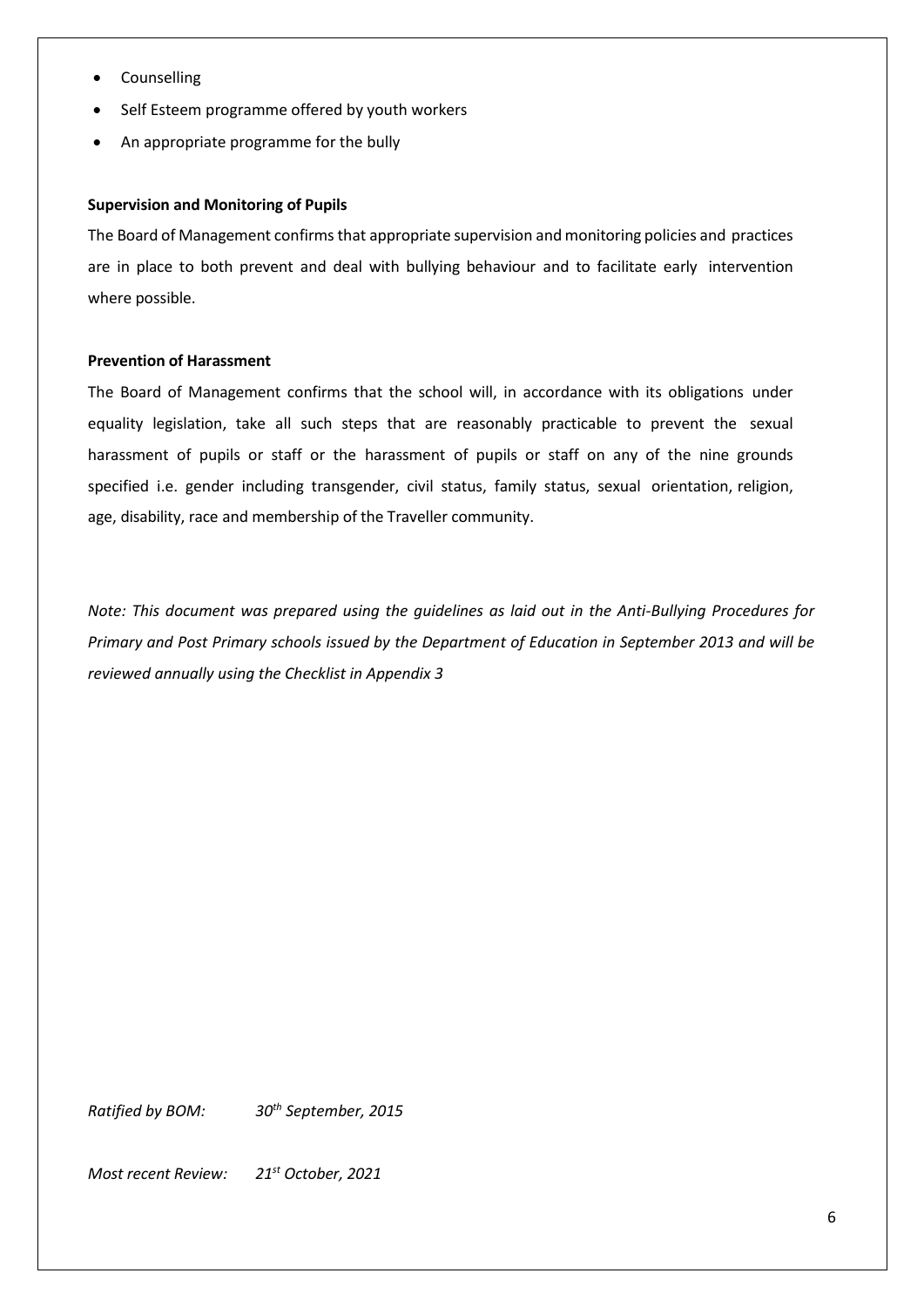### **Appendix 1 – Practical tips for building a positive school culture and climate**

Model respectful behaviour to all members of the school community at all times.

- Explicitly teach pupils what respectful language and respectful behaviour looks like, acts like, sounds like and feels like in class and around the school.
- Display key respect messages in classrooms, in assembly areas and around the school. Involve pupils in the development of these messages.
- Catch them being good notice and acknowledge desired respectful behaviour by providing positive attention.
- Consistently tackle the use of discriminatory and derogatory language in the school this includes homophobic and racist language and language that is belittling of pupils with a disability or SEN.
- Give constructive feedback to pupils when respectful behaviour and respectful language are absent.
- Have a system of encouragement and rewards to promote desired behaviour and compliance with the school rules and routines.
- Explicitly teach pupils about the appropriate use of social media.
- Positively encourage pupils to comply with the school rules on mobile phone and internet use.
- Follow up and follow through with pupils who ignore the rules.
- Actively involve parents and/or the Parents' Association in awareness raising campaigns around social media.
- Actively promote the right of every member of the school community to be safe and secure in school.
- Highlight and explicitly teach school rules in pupil friendly language in the classroom and in common areas.
- All staff can actively watch out for signs of bullying behaviour.
- Ensure there is adequate playground/school yard/outdoor supervision.
- School staff can get pupils to help them to identify bullying "hot spots" and "hot times" for bullying in the school.

Hot spots tend to be in the playground/school yard/outdoor areas, changing rooms, corridors and other areas of unstructured supervision.

Hot times again tend to be times where there is less structured supervision such as when pupils are in the playground/school yard or moving classrooms.

Support the establishment and work of student councils.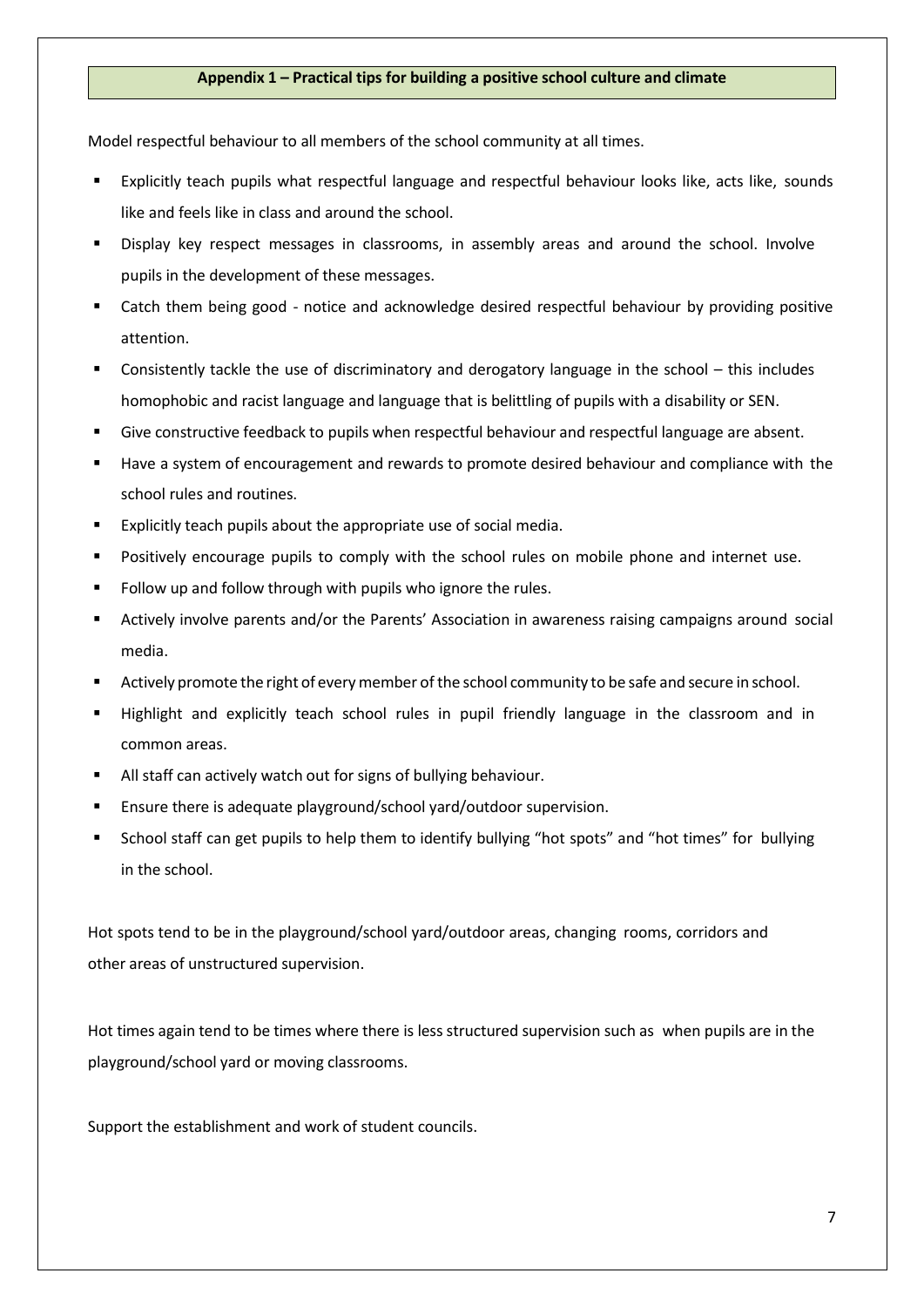| Name                                                               | Class                          |
|--------------------------------------------------------------------|--------------------------------|
| 2. Name(s) and class(es) of pupil(s) engaged in bullying behaviour |                                |
|                                                                    |                                |
|                                                                    |                                |
|                                                                    |                                |
| 3. Source of bullying concern/report                               | 4. Location of incidents (tick |
| (tick relevant box(es))*                                           | relevant box(es))*             |
| Pupil concerned                                                    | School Yard                    |
| Other Pupil                                                        | Classroom                      |
| Parent                                                             | Corridor                       |
| Teacher                                                            | Toilets                        |
| Other                                                              | <b>School Bus</b>              |
|                                                                    |                                |

| <b>Physical Aggression</b> | Cyber-bullying          |
|----------------------------|-------------------------|
| Damage to Property         | Intimidation            |
| Isolation/Exclusion        | <b>Malicious Gossip</b> |
| Name Calling               | Other (specify)         |

### **7. Where behaviour is regarded as identity-based bullying, indicate the relevant category:**

| Homophobic | Disability/SEN related | Racist | Membership of       | Other (specify) |
|------------|------------------------|--------|---------------------|-----------------|
|            |                        |        | Traveller community |                 |
|            |                        |        |                     |                 |

#### **8. Brief Description of bullying behaviour and its impact**

#### **9. Details of actions taken**

Signed \_\_\_\_\_\_\_\_\_\_\_\_\_\_\_\_\_\_\_\_\_\_\_\_\_\_\_\_\_\_ (Relevant Teacher) Date \_\_\_\_\_\_\_\_\_\_\_\_\_\_\_\_\_\_\_\_\_

Date submitted to Principal/Deputy Principal: \_\_\_\_\_\_\_\_\_\_\_\_\_\_\_\_\_\_\_\_\_\_\_\_\_\_\_\_\_\_\_\_\_\_